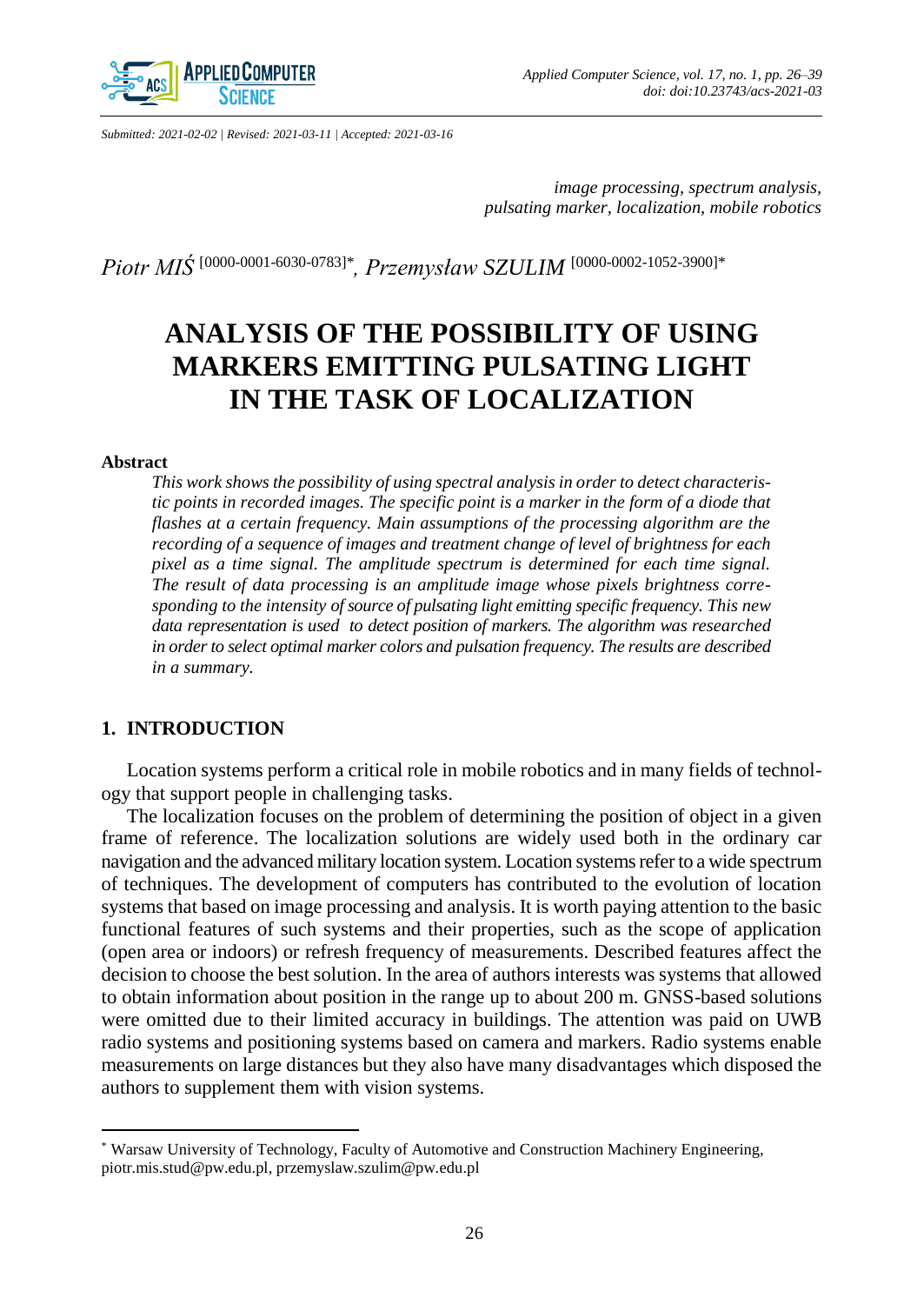Vision systems realize the location process based on markers which generally are distinctive object with known position. The vision system can recognize them and uses their coordinates to determine the position of another object or camera. Markers should stand out from their environment in order to the vision systems correctly recognizes them. It should be noted that vision solutions are very popular because of the relative low price and a small number of components which usually come down to camera, computer and markers. Vision systems are often supported by the machine learning algorithms which detect features like shape or color of the marker. Vision systems will able to recognize markers in the recorded images, if they achieve the appropriate learning cycle with known examples.

The use of machine learning elements is one of many ways to detect the marker in an image. However, the use of classic vision solutions seems unrealistic because of the expected measuring range and the limited ability to recognize markers at large distance. The solution of this problem might be identify of pattern powered by the frequency of the light emitted by the marker.

The aim of this article is to present an image processing algorithm that looks for pulsating light sources based on spectral analysis. The article presents the features of this methods, its properties, advantages and indicates potential application in location systems. The chapter 2 contains a literature analysis focusing on information about application markers and camera in various location systems. The chapter 3 describes the processing method, its main assumptions and shows the consecutive steps of algorithm operations. The chapter 4 presents the description of the test stand, whereas the last two chapters include the presentation of research results and conclusions.

## **2. LITERATURE ANALYSIS**

The light source as a marker is often used in localization issues. Hassan, Naeem, Pasha, Jadoon and Yuen (2015), Maheepala, Kouzani and Joordens (2020), Wang C., Wang L., Chi, Liu, Shi and Deng (2015) all present the state of knowledge and techniques on the use of light markers in the process of determining the position. The reviews mainly focus on location methods that should be used for indoor localization. The use of light sources such as LEDs brings many benefits. Light signals are less susceptible to interference from radio waves. Moreover, they should ensure bigger accuracy of the location system operation compared to systems based on Wi-Fi or Bluetooth signals. The receiver of light signals can be a photo-receiver or a camera. The photo receiver responds to changes in illuminance whereas the camera records images. Maheepala, Kouzani and Joordens (2020) discuss the location methods with light markers and they give the common name of all methods as LIP (Light-based Indoor Positioning Systems). LIP systems use a light signal as the main way of transmitting information about markers location that is necessary to determinate the position of other object. Figure 1 shows the division of LIP systems into different categories.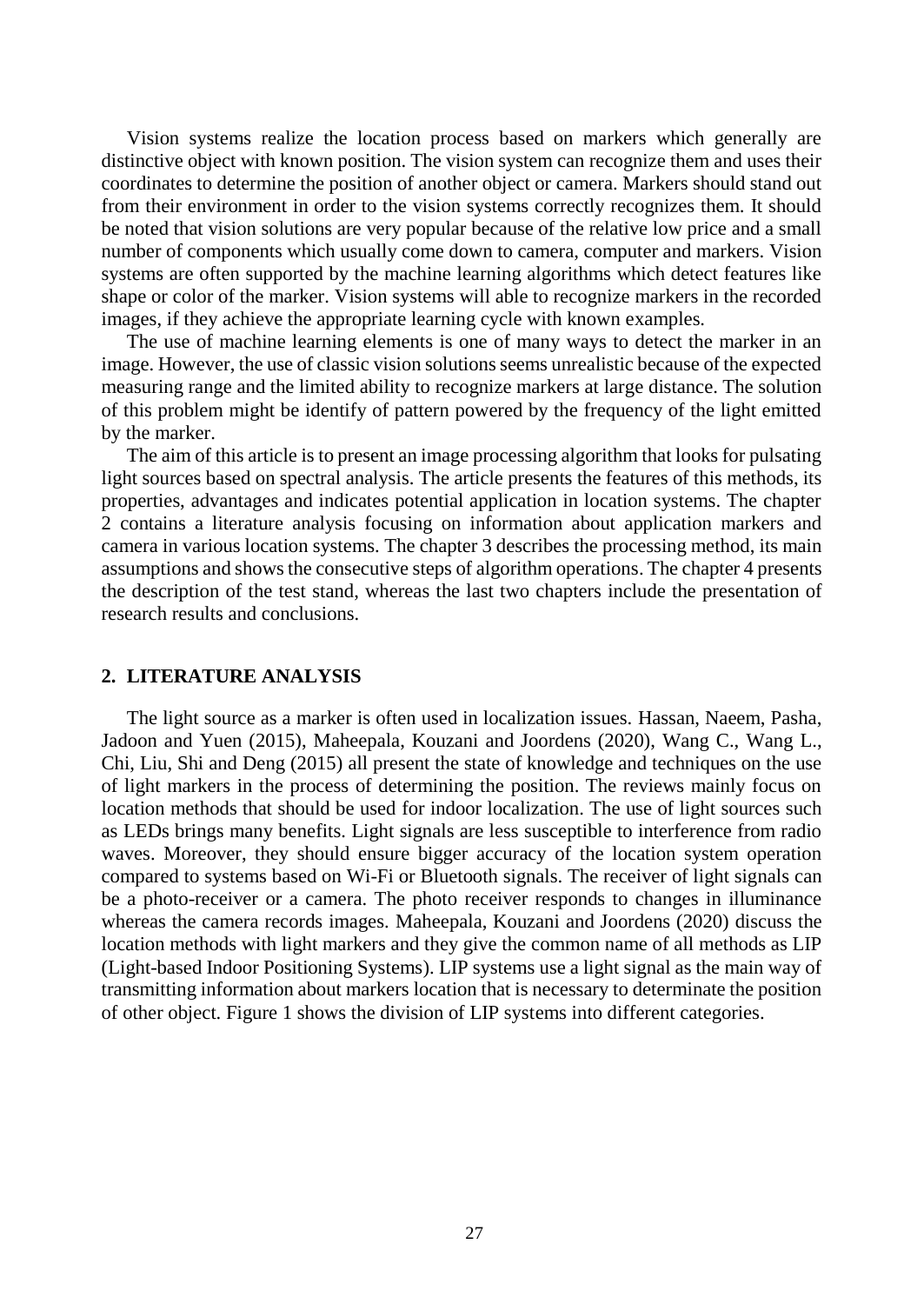

**Fig. 1. Classification of LIP systems (Maheepala, Kouzani and Joordens, 2020)**

The presenting algorithm of location of pulsating markers can be treated as a LIP system because it uses the signal of visible light that is received by the camera. The marker should be in the camera field of view in order to be recorded in images. The presenting algorithm needs just one pixel with capturing marker to determinate its position.

Some articles describe specific examples of location systems based on markers. Moon, Choi, Park and Kim (2015) use pulsating markers with a location system and a smartphone camera. Each marker has own unique pulsation frequency. The exposure time of each of the pixel columns changes during recording images. It looks like the matrix had a "moving shutter". Consequently, a band effect arises in the CMOS sensor while some columns register the LED on and others the LED off. If the recording image is conversed to grayscale, image areas with the figures of pulsated markers can be found by applying the OTSU binary filter (Moon, Choi, Park and Kim, 2015).

Raharijaona et al. (2015) use infrared diodes that send signals of different frequency. The receiving device is constructed in the form of a cube with three optical sensors (each in a different plane). It receives signals that are demodulated in order to identify the correct frequencies of LED pulsations. Then, the position of the object with infrared markers can be estimated by analyse of the power of the demodulated signal components. The solution from Raharijaona et al. (2015) shows a marker-based location method that does not use camera and image analyse.

The camera was not used in the solutions presented by Hossen, Park and Kim (2015), Jung, Hann and Park (2011), Moon, Choi, Park and Kim (2015) and Zhang, Chowdhury and Kavehrad (2014). The role of the signal receiver was played by an optical sensor. This sensor usually has a compact size, therefore it can be installed in small objects. The optical sensor records one-dimensional signals whose analyse can be faster than image processing and analysis (it depends on the hardware used to perform the calculations). This solution also allows to determine the position based on several parameters, like: received signal strength level (RSS), angle of arrival (AOA), or time of arrival (TOA). More information about the listed parameters can be found in Zhang, Chowdhury and Kavehrad (2014).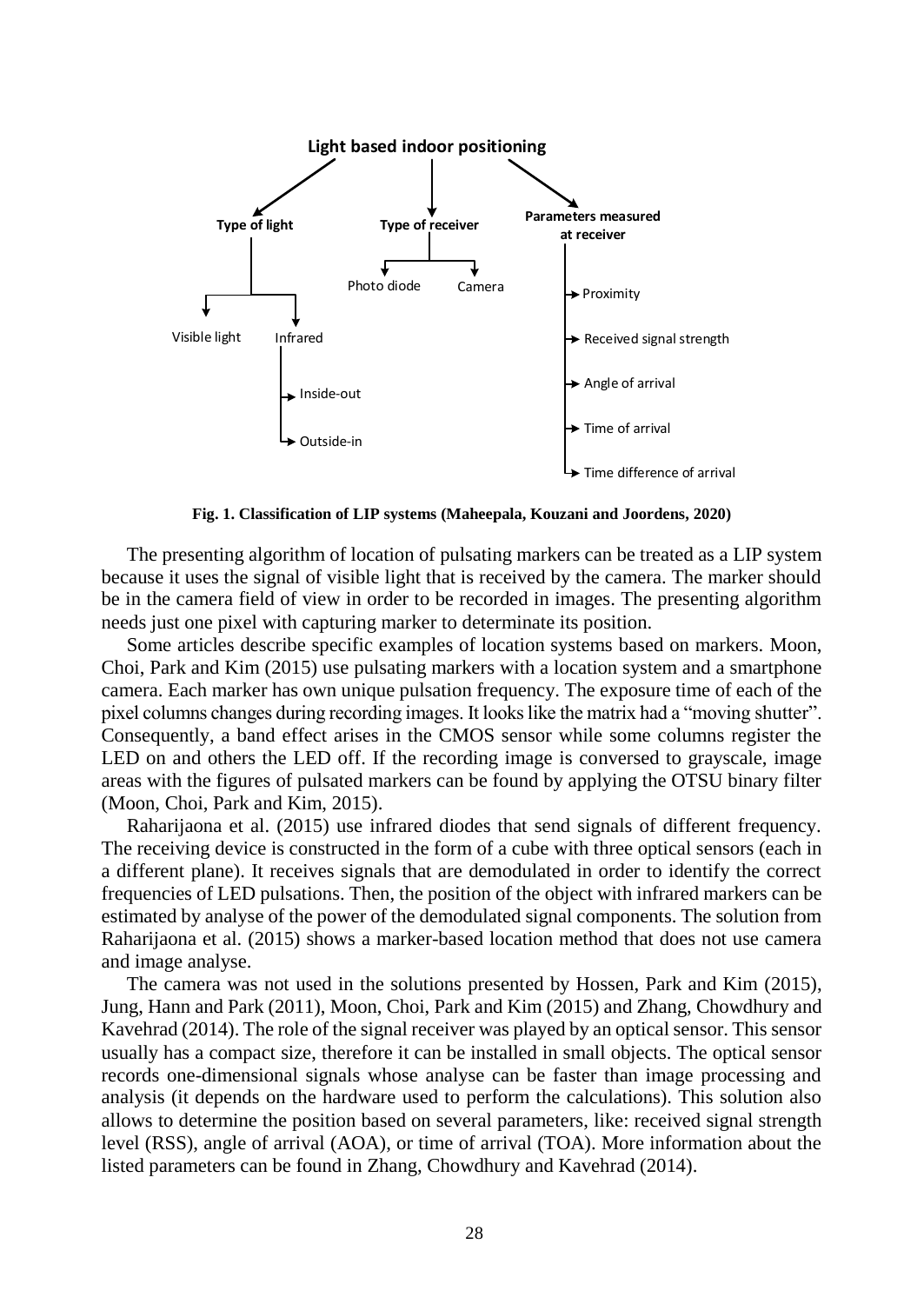On the other hand some articles include examples of using a camera as a receiver. The camera makes it easier to obtain information about marker color compared to ordinary optical sensors. Kuo, Pannuto and Dutta (2014), Yeon Kim, Cho, Park and Kim (2012) all indicate that marker color can hide information about the coordinates of the marker in a given reference system. This solution has practical application in mobile robotics. The vehicle can correct its position based on the known information about the location of the markers that should be visible in the field of view of the robot camera. Guan, Wen, Zhang and Liu (2018), Hong et al. (2020) and Wu et al. (2020) all present solutions using machine learning algorithms that support the position estimation process. Thanks to this, the authors achieve a lower error in determining the position compared to the estimation results without machine learning elements.

The authors of article propose the interesting location algorithm contained to discussed solutions. Some of them are used in the task of indoor location whereas the presented algorithm can be used in an open space and outdoor location task. It can be replenishment of systems based on UWB technology. The algorithm refers to the general technique of analysing the change in pixel brightness levels over time. It is similar to the algorithm discussed by Kuo, Pannuto and Dutta (2014). The analysis of the operation of the presented method brings many interesting conclusions that will be discussed in the following chapters.

# **3. BASIC INFORMATION ABOUT THE ALGORITHM**

The main purpose of the presented image processing method is to locate pulsating light sources on the recorded images. Light sources pulsate with a known frequency. If the brightness level of change of a single pixel is treated as a time-varying signal, such a signal can be subjected to spectral analysis in order to find the component in relation with the pulsation frequency markers. The recording images sequence can transform to amplitude image performing the above information on each pixel from a matrix. The amplitude image uses intensity of the signal with the searching frequency and shows the area with figures of pulsating markers. The amplitude image is also normalized in order to improvement the quality of image and cut out the noise.

#### **3.1. Main assumptions**

The basic assumption of the method is the use of light markers that emit pulsating light at a specific frequency.

Images should be recorded continuously in the basic variant. Then the selected number of frames should be subjected to spectral analysis. The frequency of recording images should be known and constant, because the marker pulsation frequency depends on it (the recording conditions must be maintained in accordance with the Nyquist statement).

Images should be recorded and saved in RGB format. Thanks to this, each layer can be analyzed separately. If the marker emits pulsating light in a specific color, only one layer of RGB format can be analysed. This assumption allows to curtail an operation time compared to analyse of all layer of images.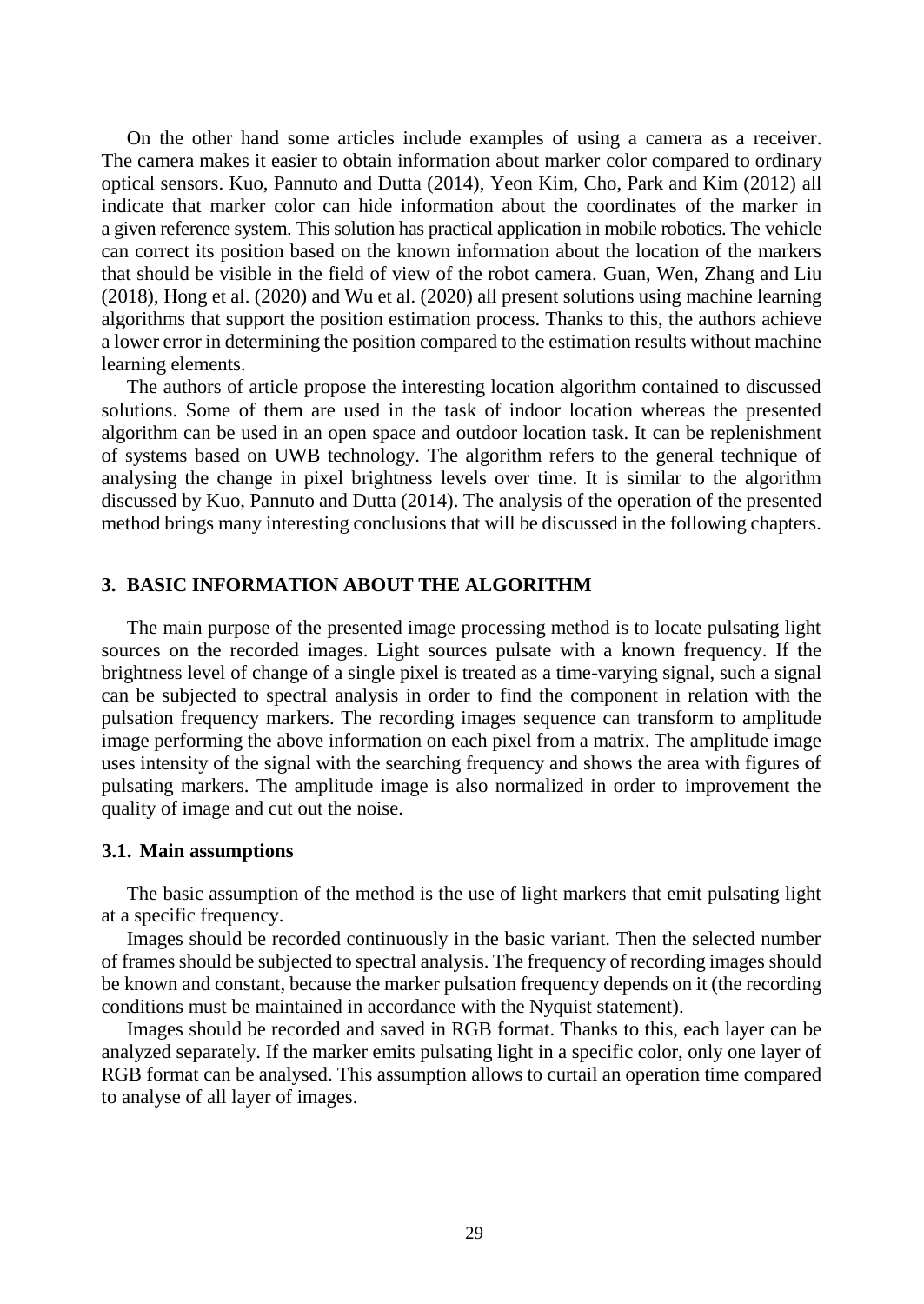# **3.2. Scheme of operation**

In order to locate pulsating markers, The presented algorithm needs the following input parameters:

- recording time and recording frequency of image by camera,
- resolution of recorded images,
- color and pulsation frequency of the light sources,

- processed layer of RGB format.

Figure 2 shows block diagram with successive processes that make up the presented method.

The camera records a sequence of images after entering the input parameters. Images is saved in RGB format. Then the algorithm selects one of the layers (red, blue or green) in order to read the brightness level change for each pixel.

The processing algorithm reads the brightness level for a pixel with the index [a, b] (where recorded image has size AxB and  $a = 1, ..., A, b = 1, ..., B$ ) for each recorded image. The result of this operation is a signal of the brightness level changing of the pixel [a, b] over time. This signal is subjected to the Fast Fourier Transform in order to obtain amplitude spectrum. A harmonic for LED pulsation frequency should be located on the spectrum according to the diagram in Fig. 2.

Then the amplitude value of expected harmonic is read and stored on the new image at the position in accordance with coordinates of researching pixel (it will be position [a, b] for considered example).

The described procedure is repeated for each pixel from the set  $A^*B$  pixels. The resulting image is the set of all amplitudes for the signal component related to the marker pulsation frequency. Then, the image is normalized. It consists in finding the amplitude with the maximum value in the resulting image and dividing all pixel by found value. Consequently, all pixels will be in the range  $\langle 0, 1 \rangle$ . The location of pulsating marker is potentially represented by pixels whose value is closer to one. In the end, the image is binarized in order to better present the marker position.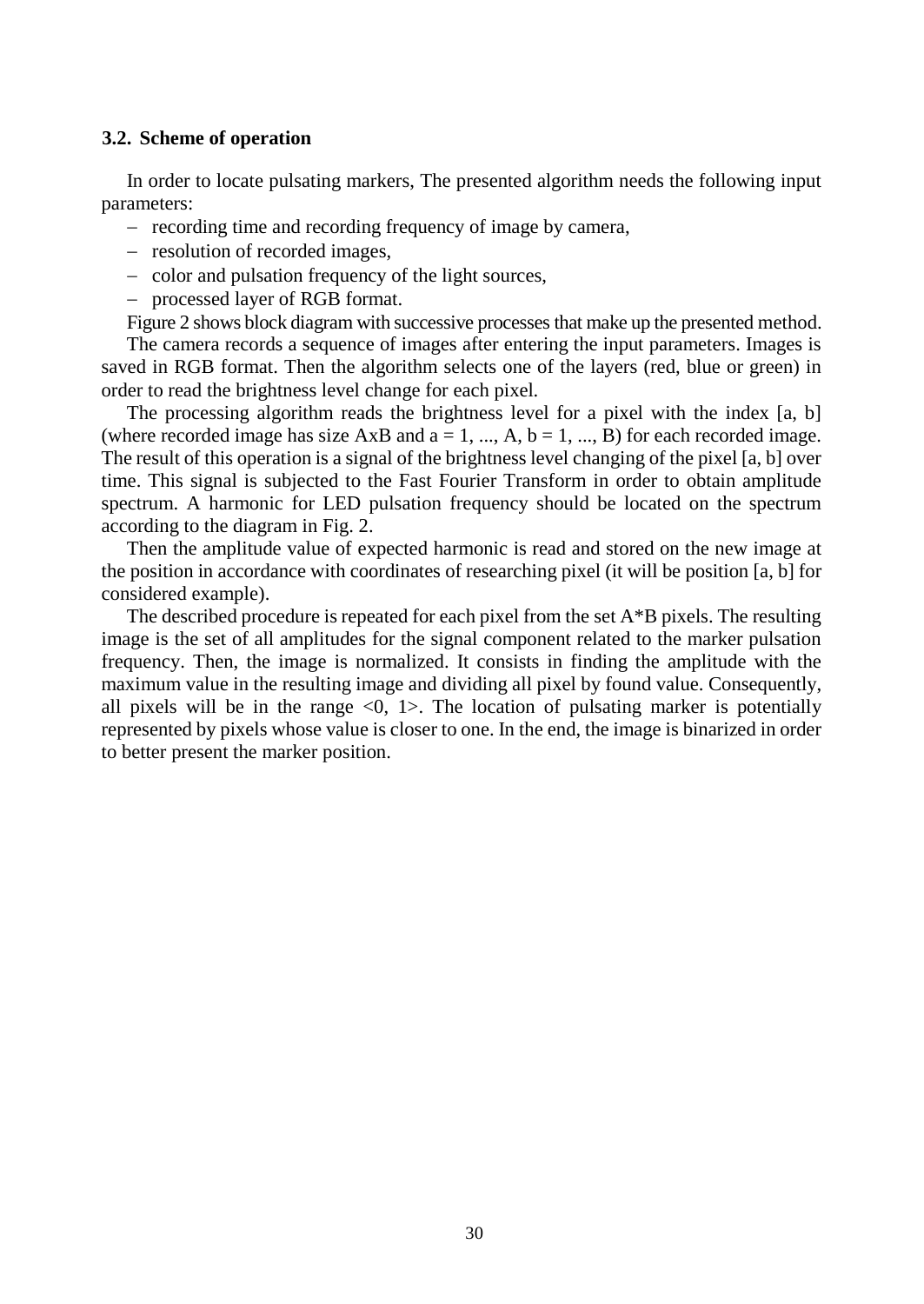

**Fig. 2. Block diagram showing the steps of examined method of image processing**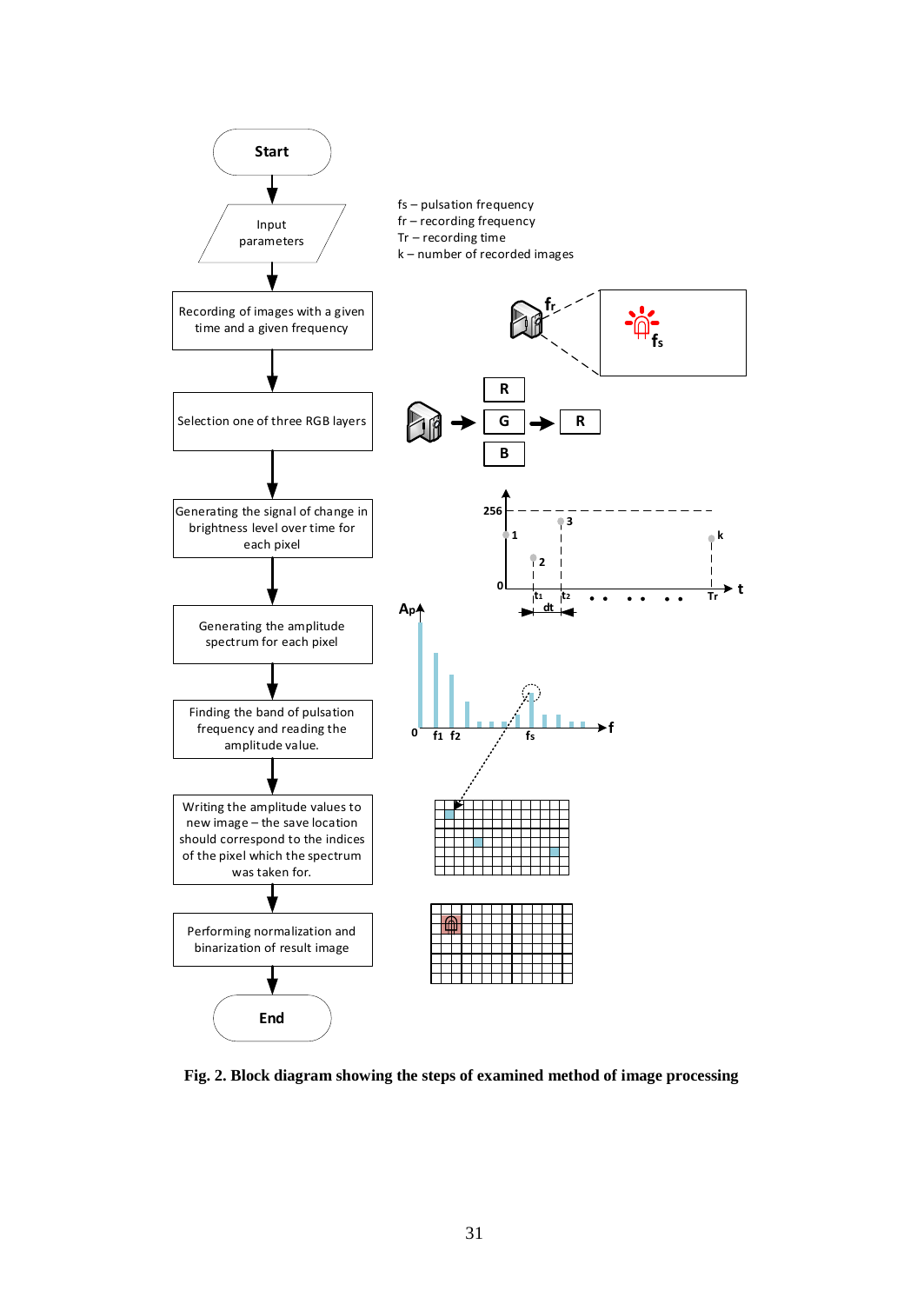# **4. PURPOSE OF THE RESEARCH AND STAND TEST**

The MATLAB program was used to present the results of the image processing method because the MATLAB has extensive possibilities in the field of image processing and analysis. The operation scheme in Fig. 2 has been implemented as a computer program. The captured images were processed and the algorithm generated a binary image with a figure representing the found marker as a result.

The aim of the research was to verify the operation of the method and selection the optimal parameters in terms of the quality of the obtained images. The tested parameters were the color and frequency of the marker pulsation.

#### **4.1. Equipment used for tests and input parameters**

The following components were used for the tests:

- markers: four LEDs, each of them has a different color,
- the recording device: a PlayStation Eye camera,
- $-$  the STM32 F411 board, which generated a PWM signal with a given frequency, which powered the LEDs,
- computer equipped with MATLAB.

The connected measuring equipment is shown in Figure 3.

The input parameters for the tested method were as follows:

- $\frac{1}{2}$  image sequence recording time: 2s,
- resolution of recorded images: 640 x 480 pixels
- recording frequency: 75 Hz,
- diode color: red, green, blue, yellow,
- LED pulsation frequency:  $5, 10, 15, 20, 25, 30$  and  $35$  Hz.

Each of the RGB layers of the recorded images was processed. The frequencies were selected so as to they were less than half the recording frequency of the camera. The marker was stationary and it was located on the contact plate. The STM board powered the diode with a signal of a given frequency. The LED flashed with pulsating light as a result.



**Fig. 3. The test stand to research method of pulsating markers location**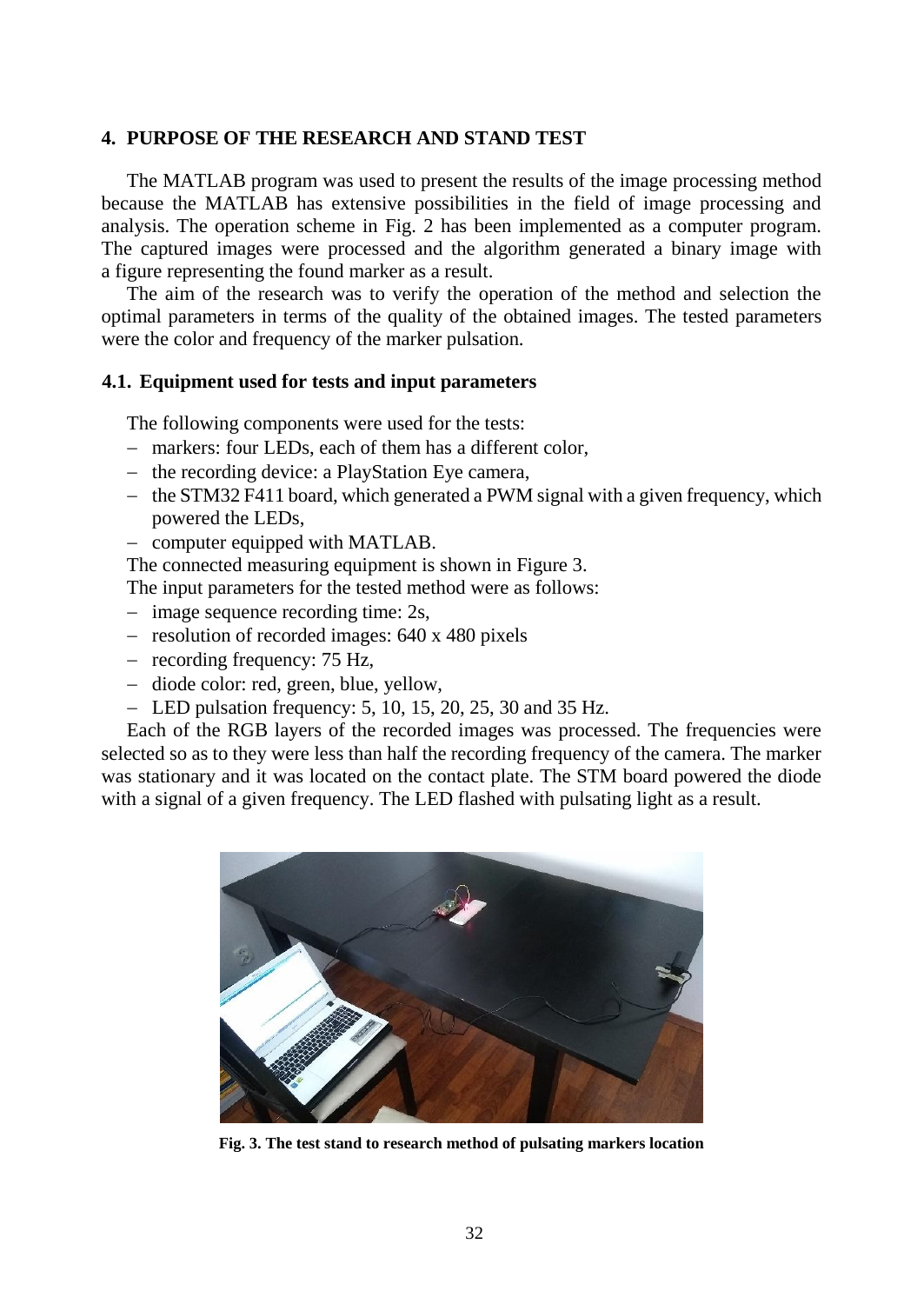

**Fig. 4. The image from the perspective of the PlayStation Eye camera lens**

# **5. RESEARCH RESULTS**

This chapter presents the most important observations and conclusions from the stage of research on the processing algorithm. The following sections present examples of amplitude spectrum of changes in pixel brightness levels and the amplitude images obtained as a result of the algorithm. The results of the research on the selection of the appropriate color and frequency of the marker pulsations were also presented.

# **5.1. Frequency analysis of images**



**Fig. 5. Amplitude spectrum of the signal of brightness level change for an pixel which the marker was registered on – marker parameters: red color of light, R layer (red) of image, pulsation frequency 30 Hz**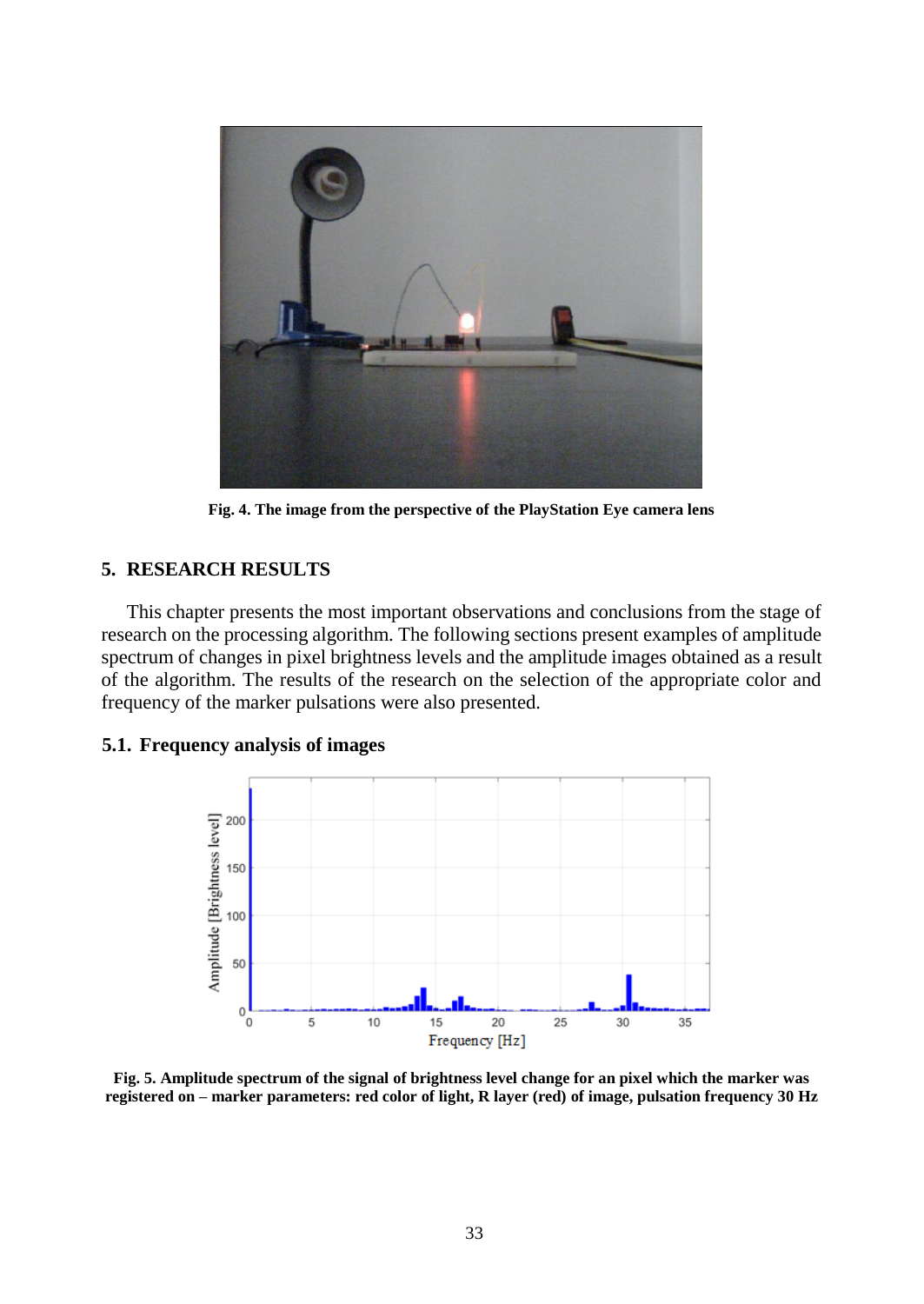

**Fig. 6. Amplitude spectrum of the signal of brightness level change for an pixel which the marker was not registered on – marker parameters: red color of light, R layer (red) of image , pulsation frequency 30 Hz**

Figures 5 and 6 show the signal spectrum of the brightness level change for the pixel where the marker was captured and for the background. There is a harmonic for the frequency close to the marker pulsation frequency in the spectrum in Fig. 5. No additional bands were observed for the normal pixel from the background without the band for the mean value. Additional fringes around 15 Hz are related to the aliasing phenomenon. The amplitude image is presented in Figure 7 in order to better understand the formation of the resulting image. It is the amplitude values composite for the frequency of 30 Hz for all pixels of the matrix.



**Fig. 7. The amplitudes of the pulsation frequency of 30 Hz for each pixel in form of a three-dimensional graph**

The high amplitude values are the area where the marker was recorded. The results were normalized and the exemplary results are presented in the next section.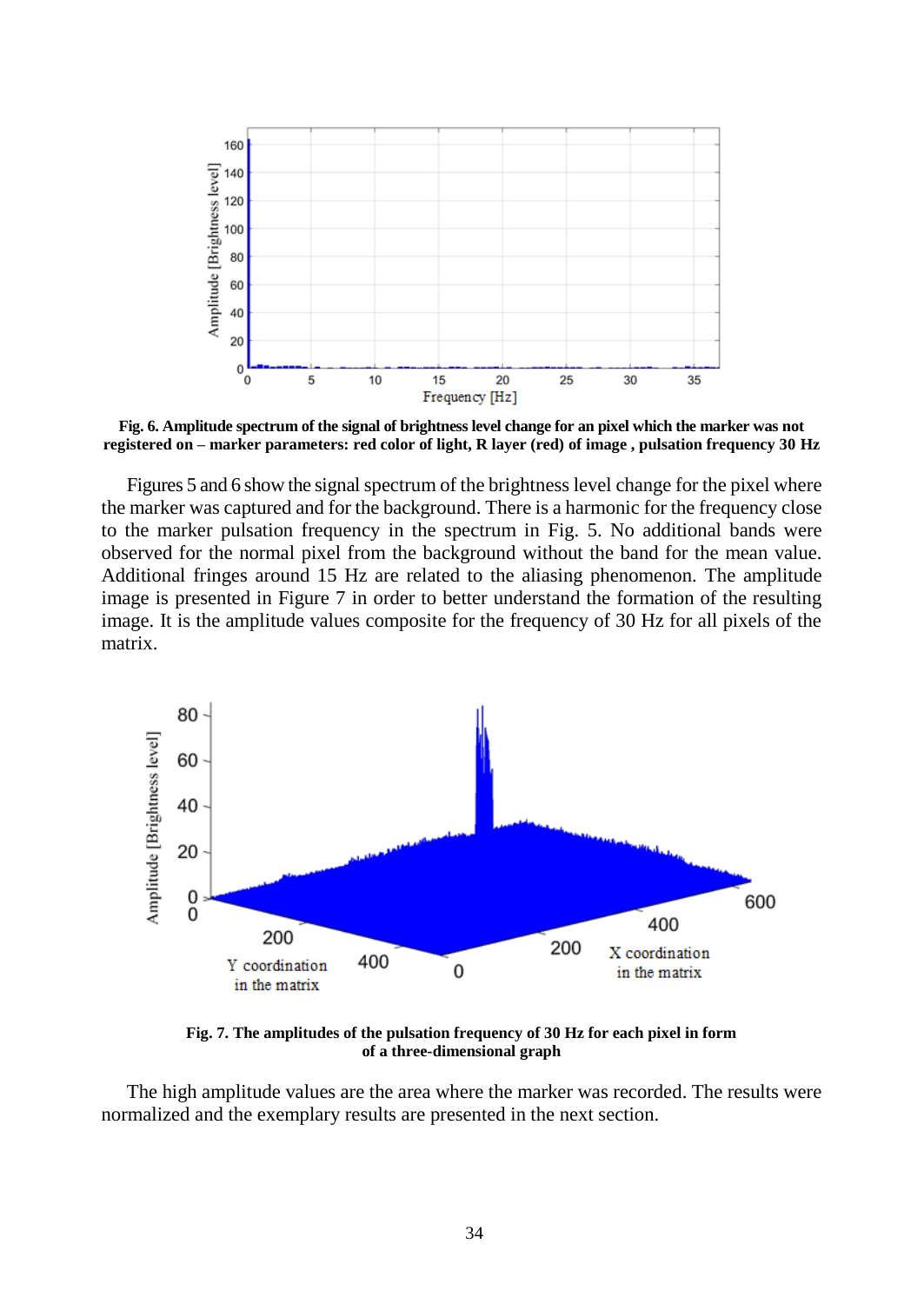### **5.2. Result images**

The following figures from number 8 to number 11 show the images that are result of applying the processing using spectral analysis. The images are shown in normalized and binary form. The result was obtained for each tested color and frequency. The figures below show only some of the considered cases.



**Fig. 8. Normalized result image for a blue LED pulsating with a frequency of 15 Hz**



**Fig. 10. Normalized result image for a red LED pulsating with a frequency of 30 Hz**



**Fig. 9. Binary result image for the blue LED pulsating with a frequency of 15 Hz, binarization threshold 0.6**



**Fig. 11. Binary result image for a red LED pulsating with a frequencyof 30 Hz, binarization threshold 0.3**

The amplitude images were realized for each marker color. However, the visibility of the LED in the image depends on its parameters. The binarization threshold was different for each marker color.

# **5.3. Selection of the marker pulsation frequency**

The authors proposed a comparative measure of the obtained images in order to select the appropriate pulsation frequency. This measure is called the normalized average value of the background brightness level. The proposed measure is the average value of the brightness levels of the background pixels after the normalization process. The smaller the value, the final binary image should contain less noise. The following figures show graphs with the calculated index of the normalized average value of the background brightness level for different cases of the diode color and pulsation frequency.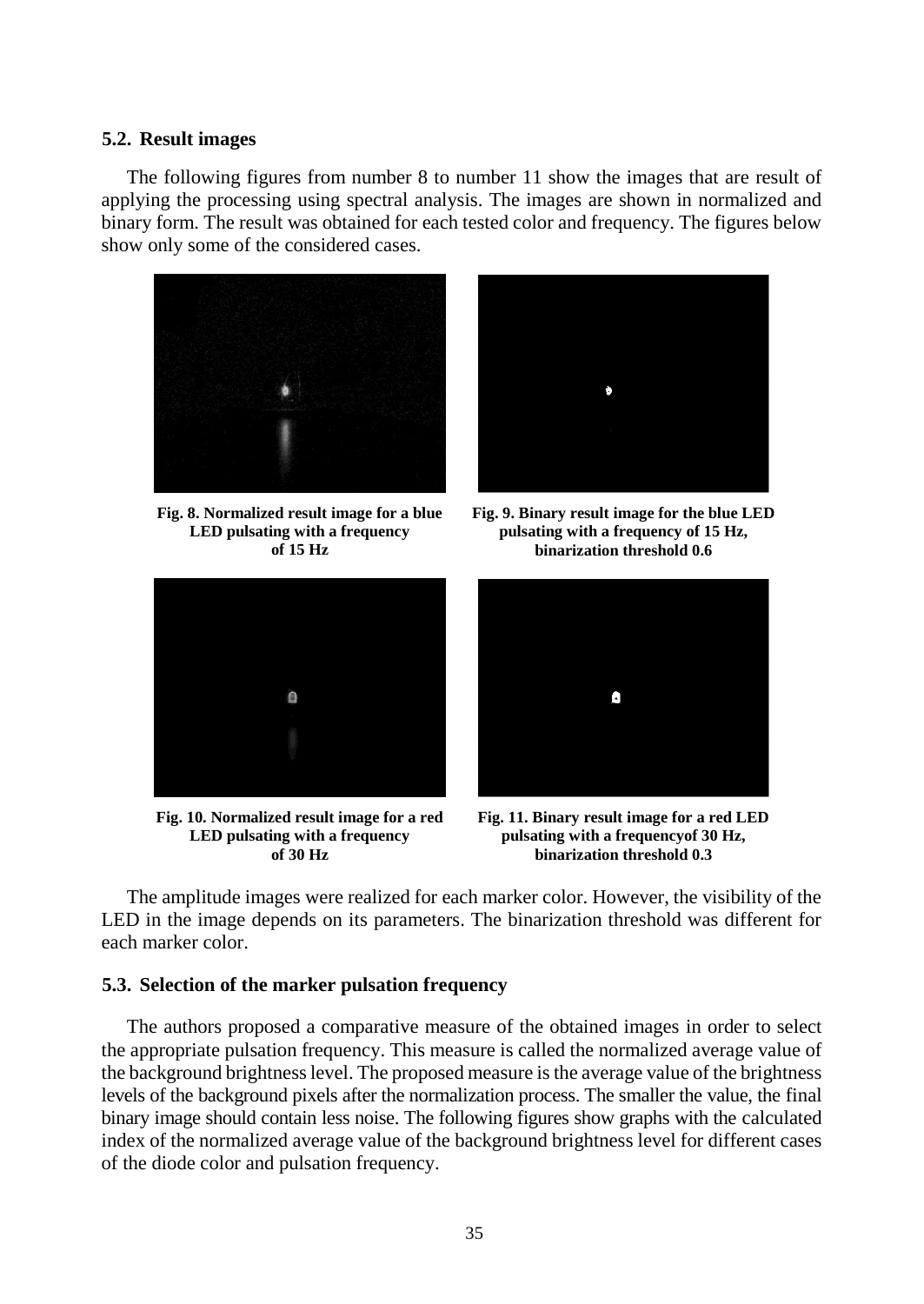

**Fig. 12. Graph showing the normalized average value of the background brightness level for red layer of RGB form and for different cases of the LED color and pulsation frequency**



**Fig. 13. Graph showing the normalized average value of the background brightness level for green layer of RGB form and for different cases of the LED color and pulsation frequency**



**Fig. 14. Graph showing the normalized average value of the background brightness level for green layer of RGB form and for different cases of the LED color and pulsation frequency**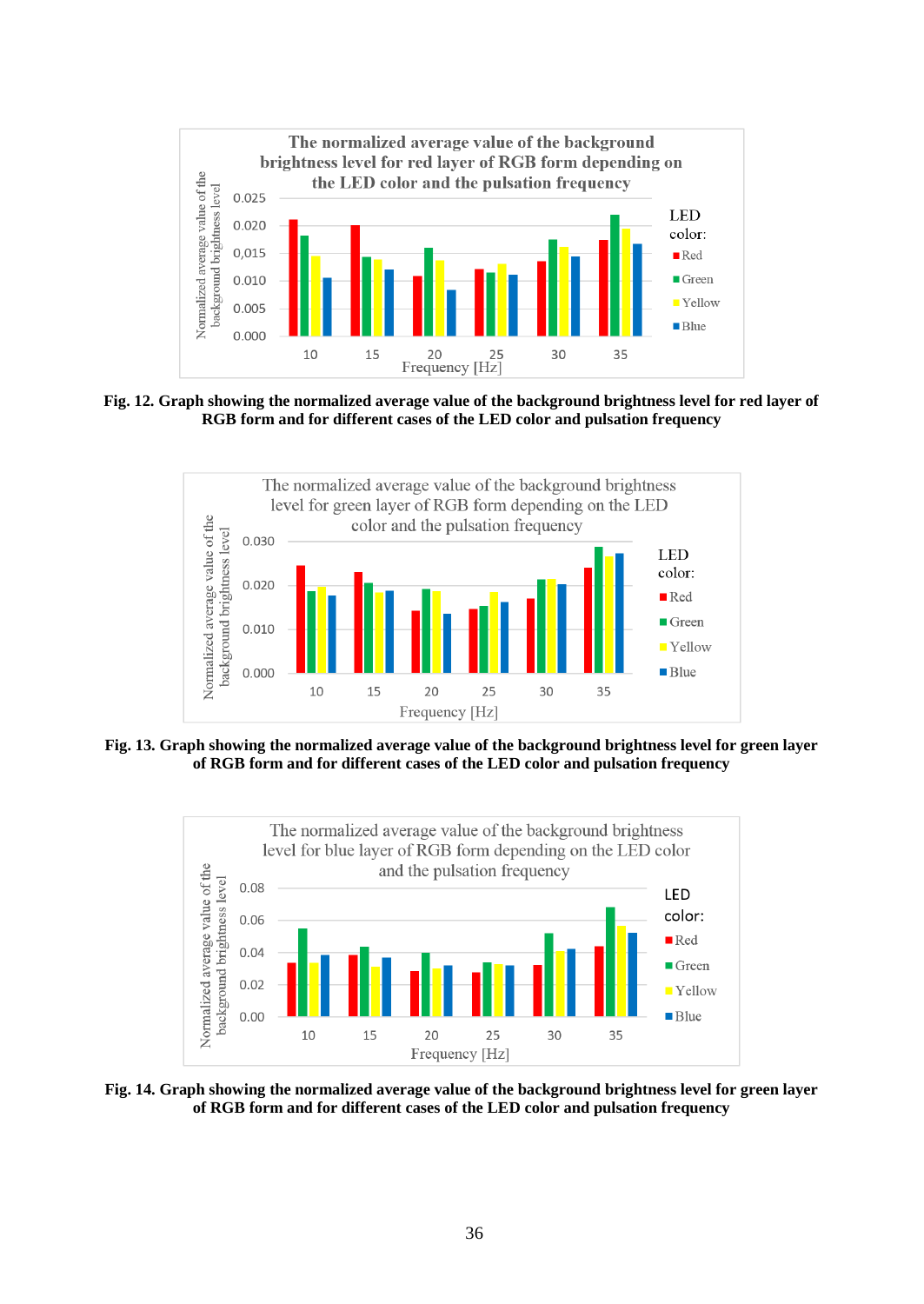The above charts show higher index values for the blue layer compared to the other layers. The blue layer has twice the normalized mean value of the background brightness level. Higher values could potentially indicate a greater susceptibility to noise in the resulting images. Therefore the R and G layers will be chosen to the processing image.

Moreover the graphs was analyzed in order to search frequencies which the indicator value was the lowest for. Both for the red and green layers, the searching values were 20 and 25 Hz. Measurements showed that these are the leading markers pulsation frequencies whose the average value of the background level is as low as possible.

# **5.4. Color selection of markers**

The best colors for marker light were chosen red and green based on the following observations:

- $-$  the images obtained for the yellow marker had lower quality than the images for the other markers – the yellow color did not correspond to any of the RGB recording layer colors,
- $-$  the images obtained for the blue marker showed the LED with too bright contours the blue LED emitted too high light intensities and the matrix was too saturated,
- $-$  the best quality of the detected markers is for the green LED on the normalized amplitude images – the markers shape in this case has been best preserved,
- $-$  the images obtained for the red marker had the lowest indicators of the normalized average value of the background brightness level.

# **6. SUMMARY**

The presented processing algorithm treats images as a series of two-dimensional data recorded in time. It allows to obtain binary images representing the registered marker, which was demonstrated during the presentation of the research. The presented method can potentially be used to build a location system that looks for objects equipped with pulsate markers. What is more, the algorithm can locate markers both indoors and outdoors, over long distances. It should only be remembered that the spectral analysis of high-resolution images might require a lot of computing power in order to achieve an acceptable level of the algorithm working time. It is worth emphasizing that the amplitude image presents initially and effectively filtered data that may constitute a starting point for further analyzes and a more sophisticated marker search. Nevertheless, this approach solves the problem of modern methods of tag detection by searching for a shape or color.

#### **6.1. Conclusions**

The assumptions of the presented processing algorithm are correct. The authors managed to obtain binary images with the detected pulsating marker as a white figure in the black background. The resulting images were obtained in each case, however, they differed in the quality of the figures. The most scattered figure and the most background noise were observed in the case of the blue diode. The images generated for the yellow LED had the lowest quality compared to the other marker colors. The most compact diode image was obtained for the green color, whereas the lowest value of the background brightness was obtained for the red diode.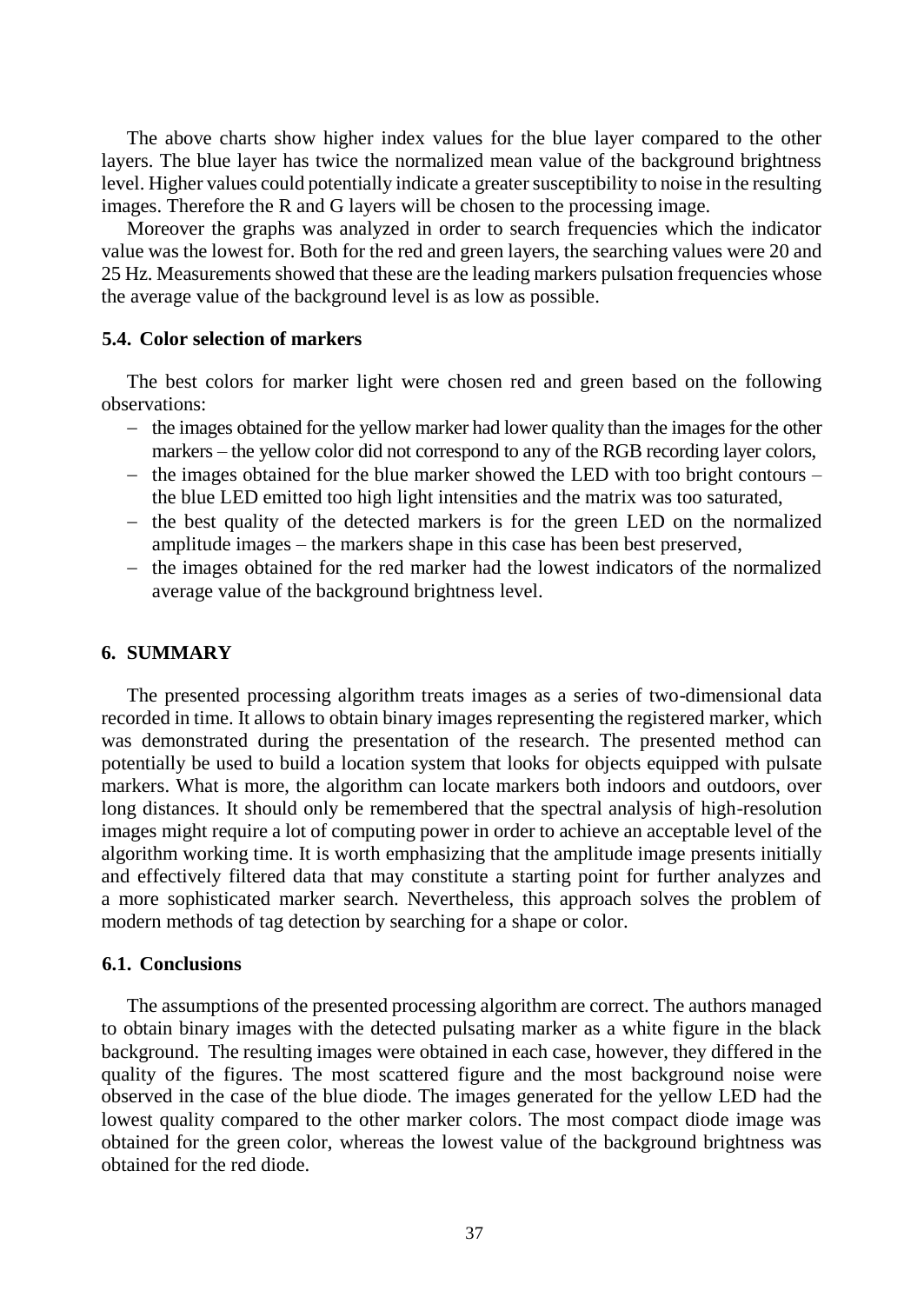The using of spectral analysis allowed to obtain clear binary images without using of advance image processing methods. The analysis of changes in pixel brightness level over time requires looking at several images simultaneously. This is a different approach to processing than performing operations on a single image. The best results were observed for the pulsation frequencies of 20 and 25 Hz. However, it should be emphasized that these are the values selected for the camera used in the research. It is possible that the best pulsation frequencies will be different for an other class of equipment. The method based on pulsed markers has potentially many advantages. Not only the amplitude of the signal can be analyzed, but also its phase. Potentially, the orientation data of the tags can be encoded in the phase and color information.

#### **6.2. Further research directions**

The presented processing algorithm is a method with great potential, which makes us look at images as a set of signals of brightness level changing over time. In further research, an attempt will be made to use more sophisticated algorithms for time-frequency analyzes in order to detect temporary amplitude values. The Fourier analysis has averaging properties, which can be a problem in the case of changing marker positions. The possibility of modifying the marker color or the phase shift of the generated light signal by various markers is another interesting area of development of the proposed method.

#### **Acknowledgment**

*Project financed by the National Center for Research and Development under the "Security and Defense" program (Project no. DOB-BIO9 / 04/02/2018). The publication was financed by the Ministry of Science and Higher Education as part of the "Excellent Science" program, agreement: DNK / SP / 463670/2020.*

#### **REFERENCES**

- Guan, W., Wen, S., Zhang, H., & Liu, L. (2018). A novel three-dimensional indoor localization algorithm based on visual visible light communication using single LED. In *IEEE International Conference on Automation, Electronics and Electrical Engineering, AUTEEE* (pp. 202–208). http://doi.org/10.1109/AUTEEE.2018.8720798
- Hassan, N. U., Naeem, A., Pasha, M. A., Jadoon, T., & Yuen, C. (2015). Indoor positioning using visible LED lights: A survey. *ACM Computing Surveys, 48*(2), 20:1–20:32. http://doi.org/10.1145/2835376
- Hong, C.-Y., Wu, Y.-Ch., Liu, Y., Chow, Ch.-W., Yeh, Ch.-H., Hsu, K.-L., Lin, D.-Ch., Liao, X.-L., Lin, K.-H., & Chen, Y.-Y. (2020). Angle-of-Arrival (AOA) Visible Light Positioning (VLP) System Using Solar Cells with Third-Order Regression and Ridge Regression Algorithms. *IEEE Photonics Journal*, *12*(3), 7902605. http://doi.org/10.1109/JPHOT.2020.2993031
- Hossen, M. S., Park, Y., & Kim, K.-D. (2015). Performance improvement of indoor positioning using lightemitting diodes and an image sensor for light-emitting diode communication. *Optical Engineering*, *54*(4), 045101. http://doi.org/10.1117/1.OE.54.4.045101
- Jung, S.-Y., Hann, S., & Park, C.-S. (2011). TDOA-based optical wireless indoor localization using LED ceiling lamps. *IEEE Transactions on Consumer Electronics*, *57*(4), 1592–1597. http://doi.org/10.1109/TCE.2011.6131130
- Kuo, Y.-S., Pannuto, P., & Dutta, P. (2014). Demo Luxapose: Indoor positioning with mobile phones and visible light. In *20th ACM Annual International Conference on Mobile Computing and Networking, MobiCom* (pp. 447–458). New York: ACM. http://doi.org/10.1145/2639108.2641747